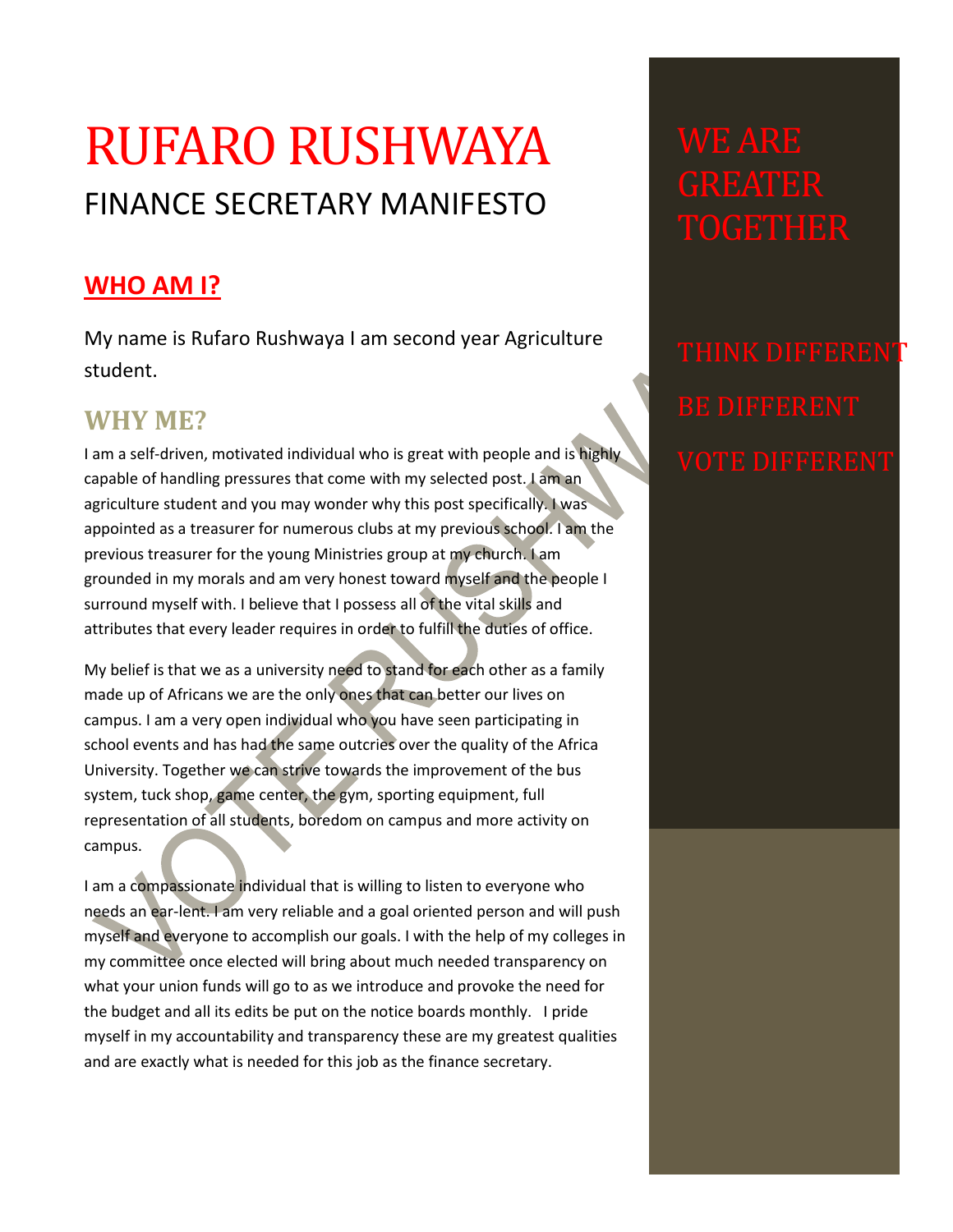

## **WHAT WILL I BRING TO THE TABLE?**

• Student loans that are supported by parents and guardians for fees and accommodation with reasonable rates of return that will be done at the end of the semester ;

**• Financing toward sporting equipment** and kits need special equipment that they need to represent the institution;

 Money toward fixing the gym and getting new equipment and moving the gym to an area that has more space for ease of access to all students;

• Marking of our fields the rugby, football and need for a hockey field will be one of the items we need to discuss with the school and grounds keep to match the standards of the best university in Zimbabwe;

• There is also the issue of covid 19 we are not certain we will be able to return to campus but the src with help of sponsorships

will include data packages to cover as many students as possible

- I am well connected and capable of locating funding where we lack as the student union. The university is endowed with some of the industrial giants as sponsors which I would like to bring in more support financially and push them to support sporting teams and support events that we host to raise our own caliber when we leave the school premises with sponsored jerseys;
- Promoting events that celebrate all the cultures that we are endowed with at the university and increment of activities to at least one every week and an introduction of calendars especially for sports and fundraising events;
- I would like to improve the state of the student union building, replace the benches and to add water fountains in the building.
- Introduction of more interesting food and affordable prices and mini events such as taco Tuesday in conjunction with any interested parties at least once a month and giveaways run by the tuck shop;